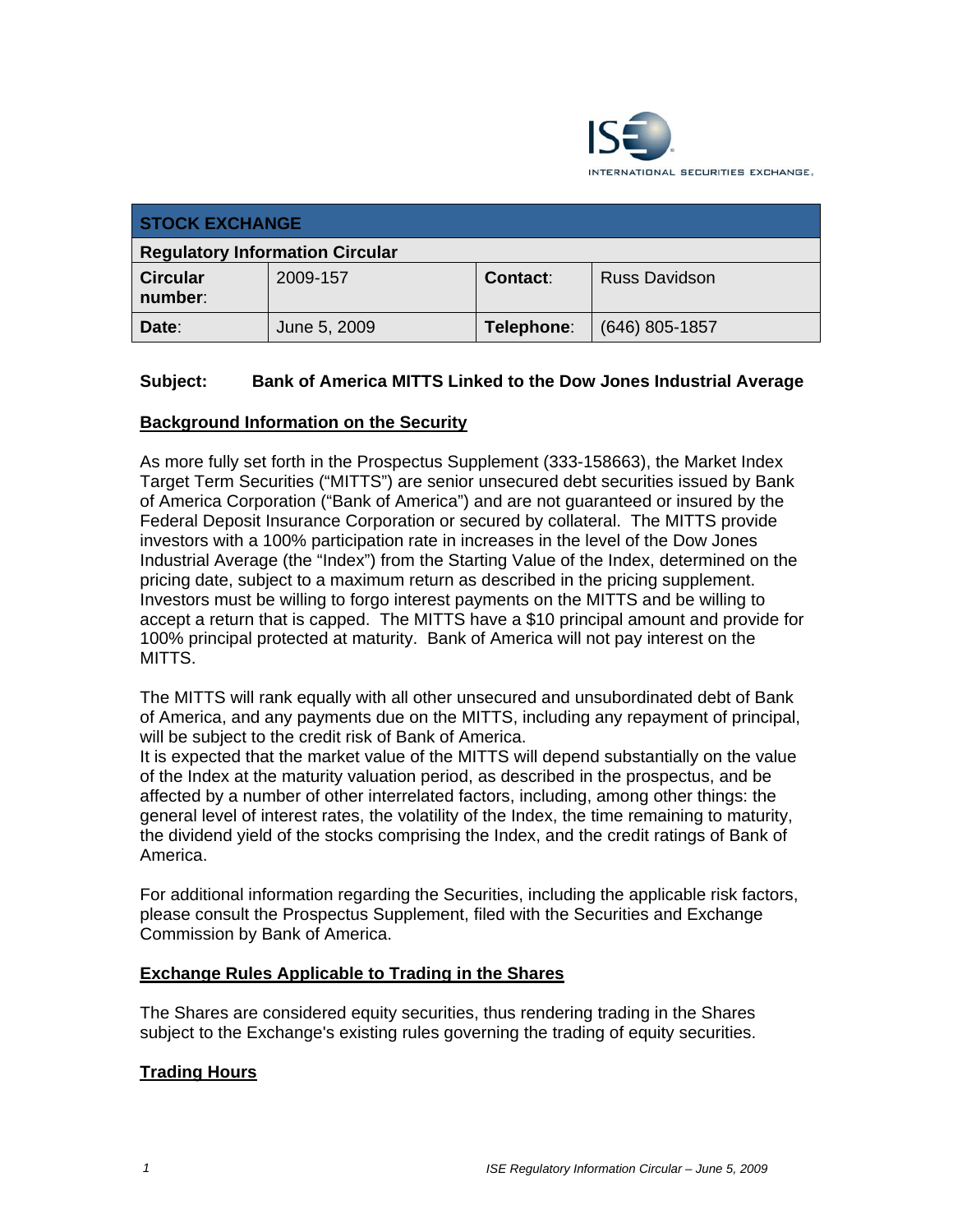Trading in the Shares on ISE is on a UTP basis and is subject to ISE equity trading rules. The Shares will trade from 8:00 a.m. until 8:00 p.m. Eastern Time. Equity EAMs trading the Shares during the Extended Market Sessions are exposed to the risk of the lack of the calculation or dissemination of underlying index value or intraday indicative value ("IIV"). For certain derivative securities products, an updated underlying index value or IIV may not be calculated or publicly disseminated in the Extended Market hours. Since the underlying index value and IIV are not calculated or widely disseminated during Extended Market hours, an investor who is unable to calculate implied values for certain derivative securities products during Extended Market hours may be at a disadvantage to market professionals.

### **Trading Halts**

ISE will halt trading in the Shares in accordance with ISE Rule 2101(a)(2)(iii). The grounds for a halt under this Rule include a halt by the primary market because it stops trading the Shares and/or a halt because dissemination of the IIV or applicable currency spot price has ceased, or a halt for other regulatory reasons. In addition, ISE will stop trading the Shares if the primary market de-lists the Shares.

#### **Delivery of a Prospectus**

Pursuant to federal securities laws, investors purchasing Shares must receive a prospectus prior to or concurrently with the confirmation of a transaction. Investors purchasing Shares directly from the Fund (by delivery of the Deposit Amount) must also receive a prospectus.

Prospectuses may be obtained through the Distributor or on the Fund's website. The Prospectus does not contain all of the information set forth in the registration statement (including the exhibits to the registration statement), parts of which have been omitted in accordance with the rules and regulations of the SEC. For further information about the Fund, please refer to the Trust's registration statement.

**This Regulatory Information Circular is not a statutory Prospectus. Equity EAMs should consult the Trust's Registration Statement, SAI, Prospectus and the Fund's website for relevant information.**